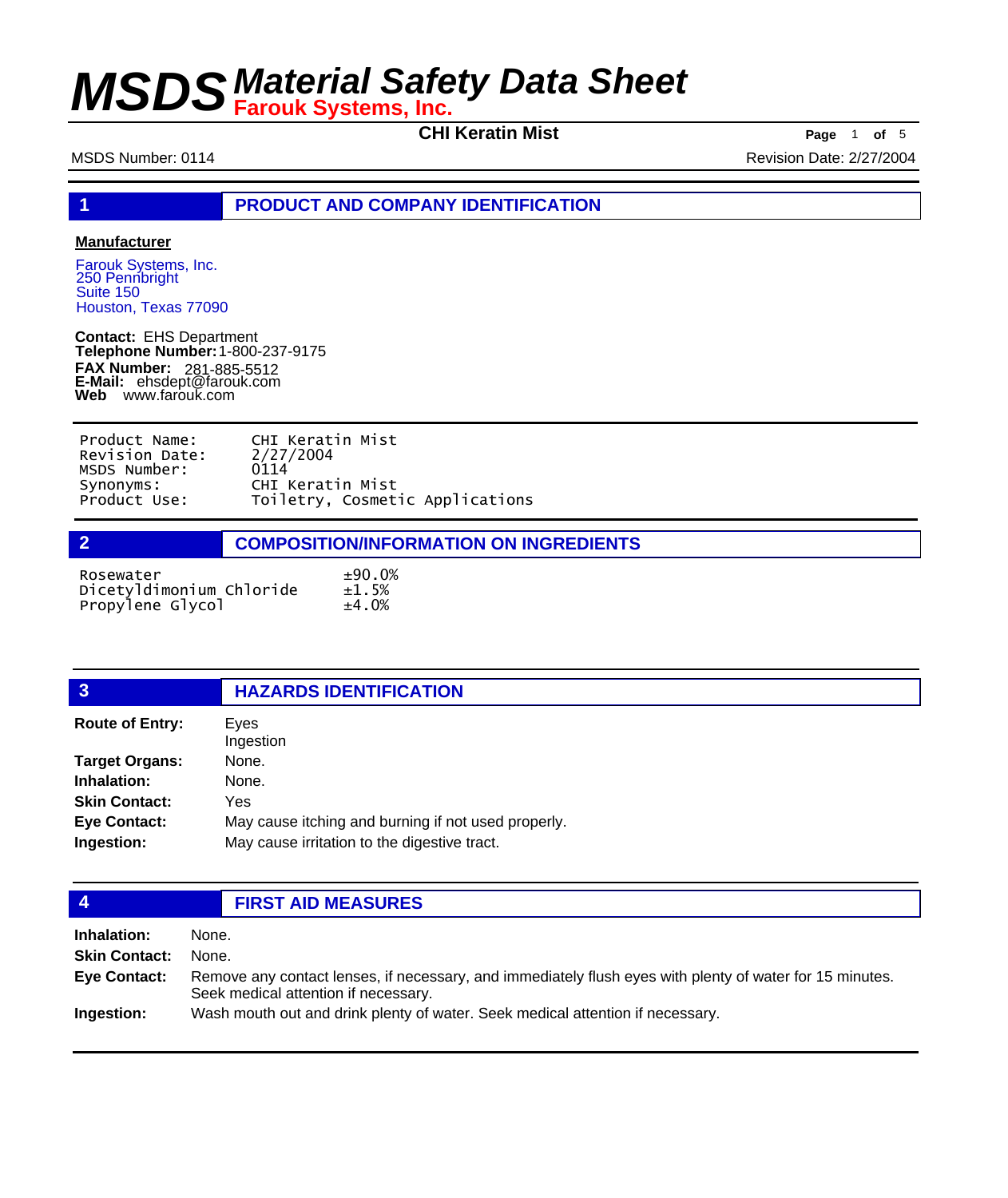**CHI Keratin Mist Page** <sup>2</sup> **of** <sup>5</sup>

MSDS Number: 0114 **MSDS Number: 0114** Revision Date: 2/27/2004

**5 FIRE FIGHTING MEASURES**

FLASHPOINT AND METHOD: Not applicable. FLAMMABLE LIQUIDS: Not available. AUTO IGNITION TEMP: Not available. FLAMMABLE CLASS: None. BURNING RATE OF SOLID: Not available GENERAL HAZARDS: Evacuate personnel downwind of fire to avoid inhalation of fumes and smoke. EXTINGUISHING METHODS: Chemical type foam, CO2(Carbon Dioxide), Dry Chemical, Water Fog HAZARDOUS COMBUSTION PRODUCTS: None. FIRE FIGHTING PROCEDURES: This product is not flammable.However, hazardous decomposition and combustion products may be formed in a

fire situation. Cool exposed containers with water spray to prevent overheating. FIRE FIGHTING EQUIPMENT: Respiratory and eye protection are required for fire fighting personnel. Full protective equipment (Bunker Gear) and self contained breathing apparatus (SCBA) should be used for all indoor fires and significant outdoor fires. For small outdoor fires, which may be easily extinguished with a portable fire extinguisher, use of a SCBA may not be needed.

# **6 ACCIDENTAL RELEASE MEASURES**

SMALL SPILL: When a spill occurs, use absorbent material on the substance. Dispose of the material according to all local, state and federal regulations. Always use an absorbent material when cleaning up a spill.

ENVIRONMENTAL PRECAUTIONS: Avoid run-off or release into sewers, stormdrains and waterways.

GENERAL PRECAUTIONS: Remove containers away from flammable materials.

## *HANDLING AND STORAGE*

Use appropriate personal protective equipment as specified in Section 8. Handle in a manner consistent with good household/personal techniques and practices. **Handling Precautions:** Keep containers/bottles securely sealed when not in use. Store in cool/dry conditions that do **Storage Requirements:**

not exceed room temperature. Try to store product in temperatures between 40°F to 90° F.

## **8 EXPOSURE CONTROLS/PERSONAL PROTECTION**

These recommendations provide general guideance for handling this product safely. Because specific use conditions may vary, safety procedures should be developed for each specific application of this product. When developing procedures, always consider potential waste, disposal and personal safety issues. **Engineering Controls:** EYES AND FACE: For reasonable foreseeable uses of this product, eye and face protection is not required. SKIN: For reasonable foreseeable uses of this product, skin protection is not required. RESPIRATORY: For reasonable foreseeable uses of this product, respiratory protection is not required. **Protective Equipment:** EXPOSURE GUIDELINES: Overexposure is unlikely. Since all parameters cannot be foreseen, the

use of engineering controls to reduce exposure may be necessary.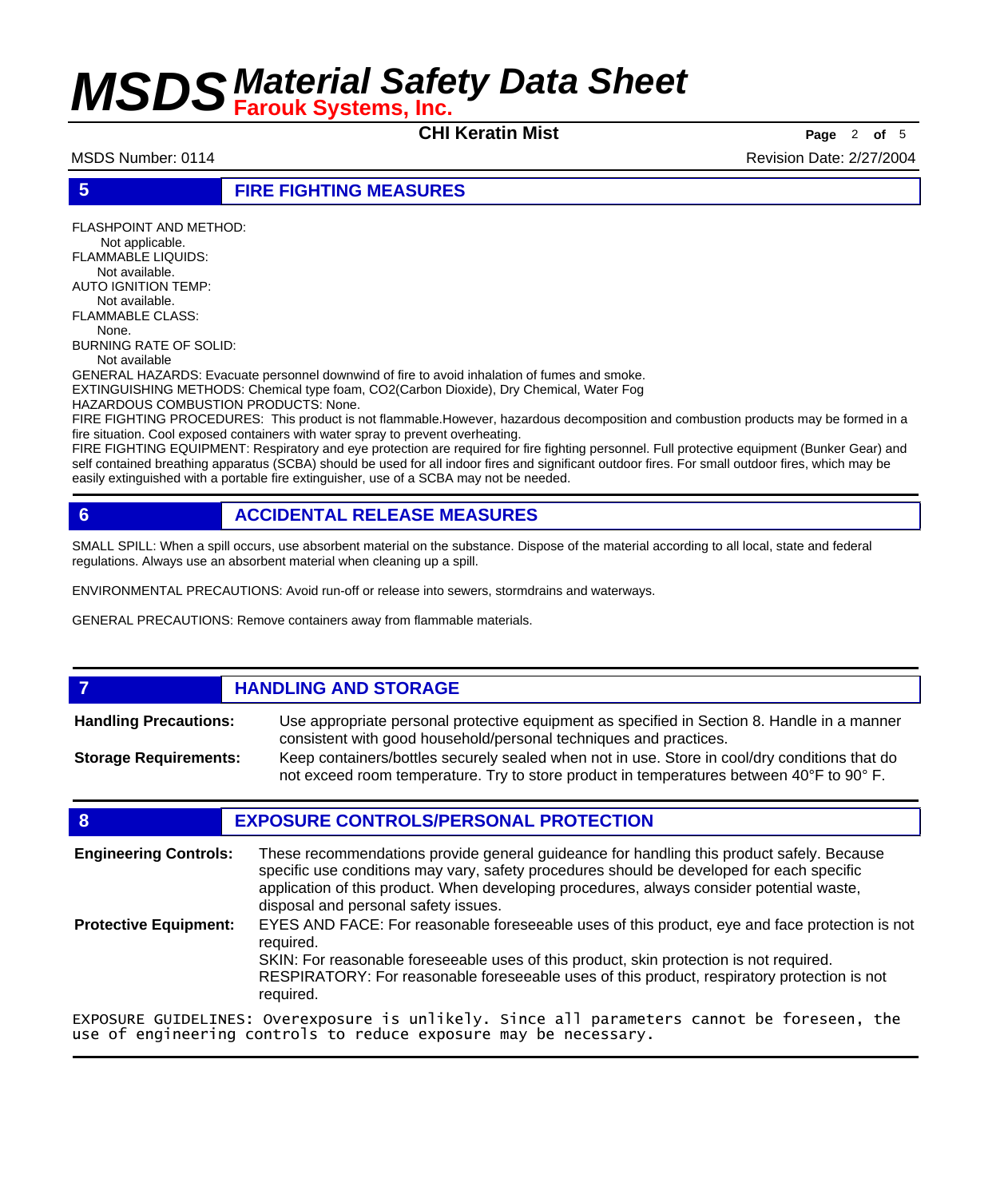**CHI Keratin Mist Page** <sup>3</sup> **of** <sup>5</sup>

MSDS Number: 0114 **MSDS Number: 0114** Revision Date: 2/27/2004

### **9 PHYSICAL AND CHEMICAL PROPERTIES**

**Appearance:** Slightly, hazy liquid **Physical State:** Liquid **Odor:** Pleasant Odor **pH:** N/A **Vapor Pressure:** N/A **Vapor Density:** N/A

**Boiling Point:** 212 °F **Freezing/Melting Pt.:** N/A **Solubility:** Soluble in water. **Spec Grav./Density:** 1.0

| 10                                            | <b>STABILITY AND REACTIVITY</b>           |
|-----------------------------------------------|-------------------------------------------|
| Stability:                                    | YES.                                      |
| <b>Conditions to avoid:</b>                   | Extreme temperatures.                     |
| Materials to avoid (incompatability):         | Keep away from strong oxidizing material. |
| Hazardous Decomposition products: None known. |                                           |
| <b>Hazardous Polymerization:</b>              | Will Not Occur.                           |

### **11 TOXICOLOGICAL INFORMATION**

ACUTE: DERMAL LD50: Not available. ORAL LD50: Not available. INHALATION LC50: Not available. EYE EFFECTS: This product may cause irritation to eyes if not used under normal conditions. TARGET ORGANS: NONE. SENSITIZATIONS: Not available. CARCINOGENICITY: IARC: Listed by IARC - No. NTP: Listed by NTP - No. OSHA: Listed by OSHA - No.

MUTAGENICITY: Not available. REPRODUCTIVE EFFECTS: None. TERATOGENIC EFFECTS: Not available.

## **12 ECOLOGICAL INFORMATION**

ENVIRONMENTAL DATA: Not available. ECOTOXICOLOGICAL INFO: Not available. DISTRIBUTION: Not available. CHEMICAL FATE INFO: Not available.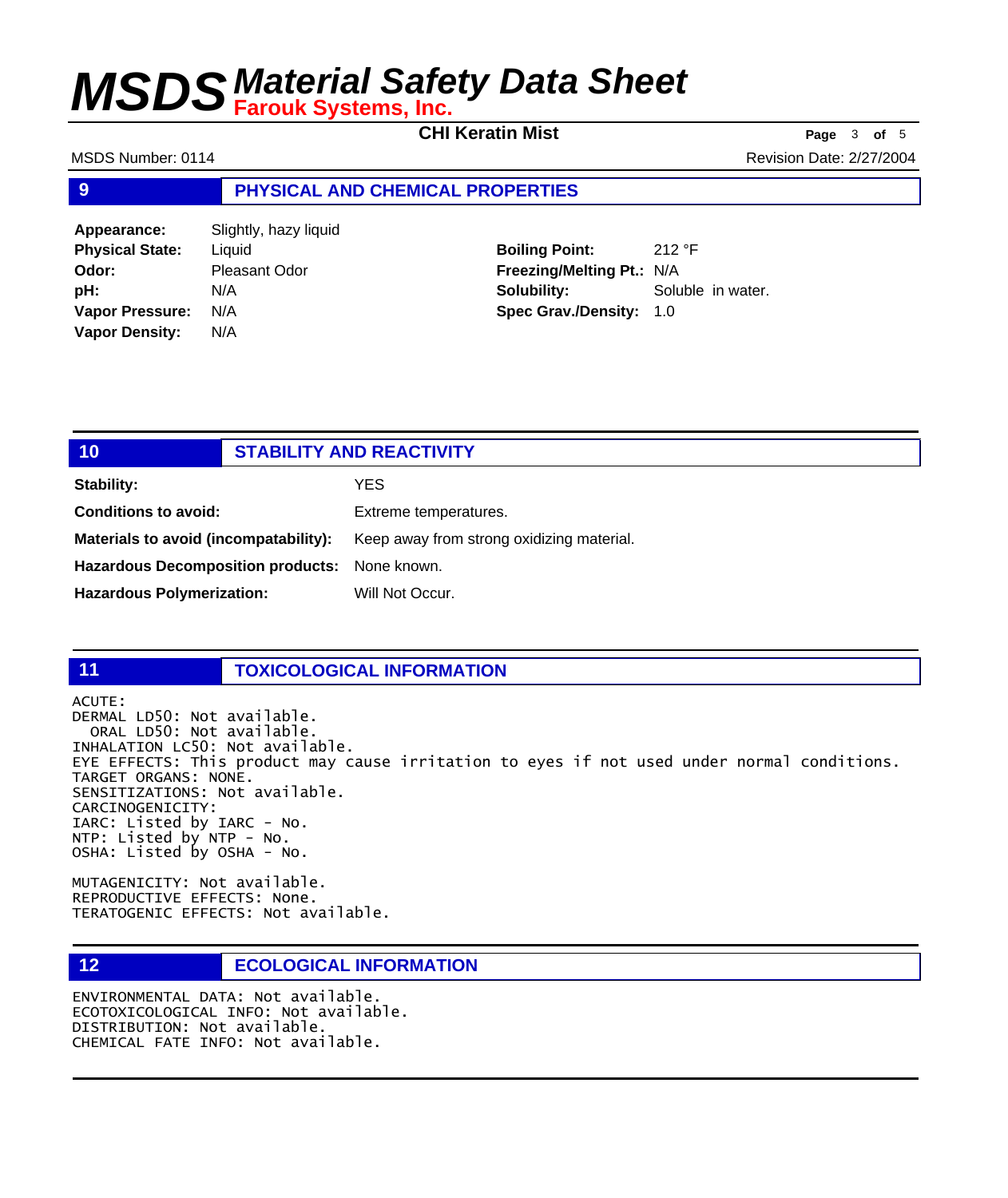**CHI Keratin Mist Page** <sup>4</sup> **of** <sup>5</sup>

MSDS Number: 0114 **MSDS Number: 0114** Revision Date: 2/27/2004

### **13 DISPOSAL CONSIDERATIONS**

US EPA Waste Number and Descriptions:

DISPOSAL METHOD: Controlled release of diluted product into a biological wastewater treatment plant. COMPONENT WASTE NUMBER: No EPA Waste Numbers are applicable for this product's components. DISPOSAL INSTRUCTIONS: Dispose of waste material according to local, state and federal rules and regulations.

**14 TRANSPORT INFORMATION**

This product is not regulated as a hazardous material by the United States (DOT) or Canadian (TDG) transportation regulations.

DOT CLASSIFICATION: Shipping Name: CHI Keratin Mist. Class: None. Non-regulated, non-hazardous

IMDG CLASSIFICATION: Shipping Name: CHI Keratin Mist. Class: None. Non-regulated, non-hazardous

IATA CLASSIFICATION: Shipping Name: CHI Keratin Mist. Class: None. Non-regulated, non-hazardous

1-800-424-9300 1-703-527-3887 CHEMTREC

Outside the United States

### **15 REGULATORY INFORMATION**

UNITED STATES: SARA TITLE III (Superfund Amendments and Reauthorization Act) 311/312 HAZARD CATEGORIES Fire: No. Pressure Generating: No. Reactivity: No. Acute: No. 313 REPORTABLE INGREDIENTS: Not applicable. TITLE III NOTES: None. CERCLA(Comprehensive Response, Compensation, and Liability Act) CERCLA RQ: None. TSCA(Toxic Substance Release Act) TSCA REGULATORY: All ingredients are listed in the TSCA Inventory. CANADA: WHMIS(WORKER HAZARDOUS MATERIAL INFORMATION SYSTEM) This product is WHMIS controlled. CANADIAN INGREDIENT DISCLOSURE LIST: Propylene Glycol. CANADIAN ENVIRONMENTAL PROTECTION ACT: All intentional ingredients are listed on the DSL(Domestic Substance List). EUROPEAN COMMUNITY: EU REGULATORY: All intentional ingredients are listed on the European's EINECS Inventory. STATE REGULATIONS: Not available. LOCAL REGULATIONS: Not available.